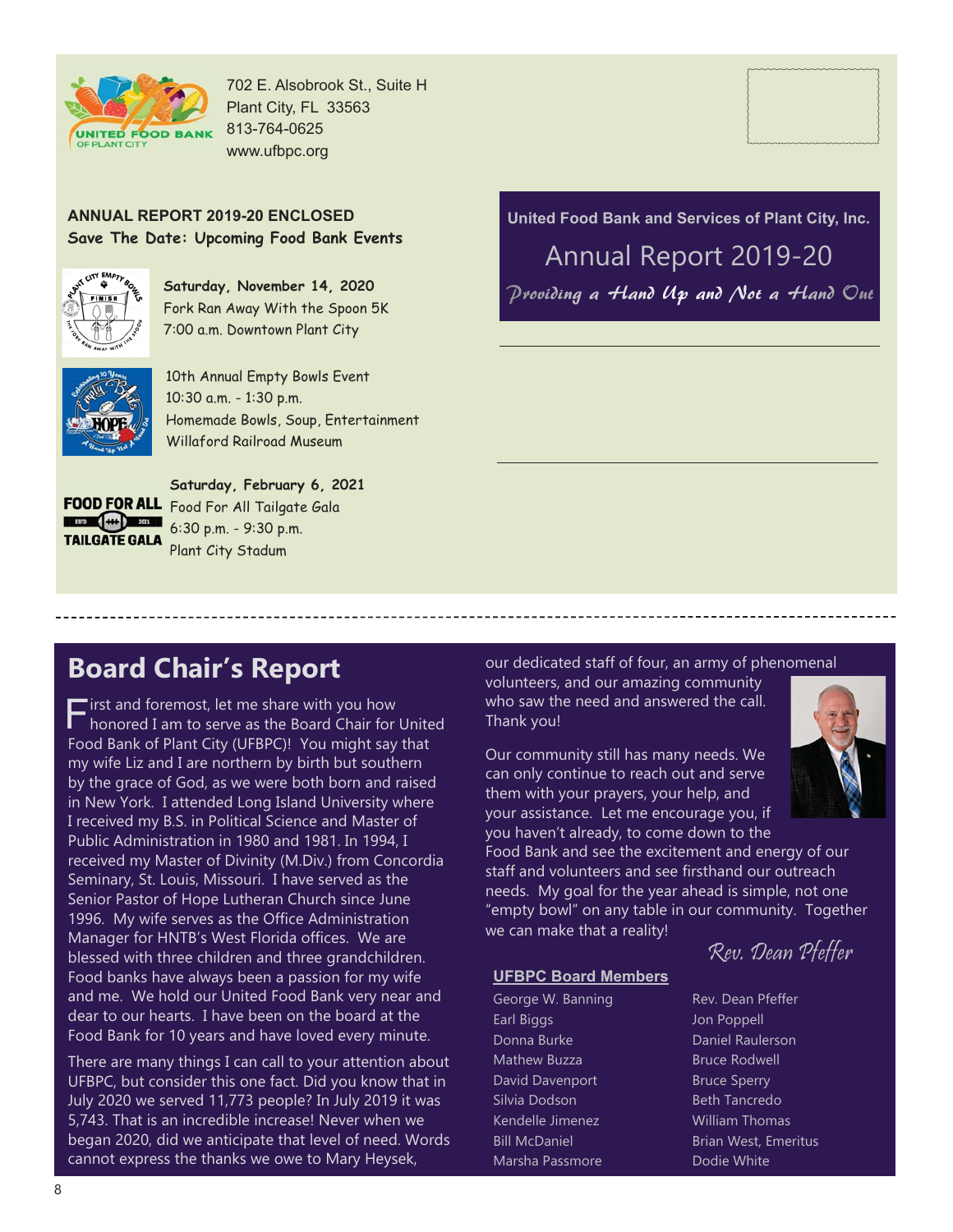### **United Food Bank and Services of Plant City, Inc.**



# **Annual Report 2019-2020**

# Providing a Hand Up and Not a Hand Out

To provide assistance for those in need, moving them from a state of hunger and impoverishment to self-sufficiency, empowerment, and self-reliance.

### Message From the Executive Director

Inited Food Bank and Services of Plant City, serving not only Plant City but also the communities of Thonotosassa, Seffner, Dover, Valrico, Lithia, parts of Riverview, and newly added Brandon, started out the fiscal year as every other year, and, like all of us, swiftly pivoted to a new normal in March of 2020. We could only make these adjustments, mandated in response to COVID-19, given our dedicated volunteers, staff, and partners, including product donors and funders. Following local, county, state, and CDC guidelines, we have been able to be here for local individuals and families in need of food and essential hygiene items, staples that are often in short supply during a time when financial resources have been cut off or severely reduced.

Once again, as when Hurricane Irma hit Florida in 2017, we reached out and received tremendous assistance from the mission representative of the Emergency Support Function (ESF) #6 from the State of Florida, working to coordinate and disperse federal resources—water, Meals Ready to Eat (MREs), baby formula, Ensure, and other emergency supplies—authorized by the Department of Homeland Security (DHS) and the Federal Emergency Management Agency (FEMA) in direct response to the initial onset of COVID-19, and during the time of lockdown. Supplies were not only distributed by United Food Bank and Services as received from FEMA, they were also transported by United Food Bank to grassroots pantries in the surrounding communities for their own onsite distributions.

There are many new faces among the food bank clients in 2020, individuals who may never have had the need to ask for support before, and, as a result of economic fluctuations, business closures, slow re-openings, layoffs or furloughs, sick leave, unforeseen medical expenses, and other interruptions to previously steady income, they are calling upon their local food bank as never before. We know it's not easy to ask for the help. We are just glad we are here and able to stock our shelves when people are in need.



FEMA delivery during COVID-19

So much has changed over the course of this year. Two external storage units, including one 30-ft. by 10-ft. unit with refrigeration, are now parked behind the food bank for the overflow of perishable and nonperishable food items that exceed shelf space within the existing building. We have seen a doubling, and in some cases tripling, of Continued, next page

| Fundraisers: Looking Ahead and Looking Back3         |  |
|------------------------------------------------------|--|
| Firefighters Deliver and Wish Farms Relocates 3      |  |
|                                                      |  |
| Financial Update, Demographics and Outcomes5         |  |
| Hunger Action at Mosaic, Service Enhancements, and   |  |
|                                                      |  |
| Building Feasibility Study & New Refrigerated Truck7 |  |
|                                                      |  |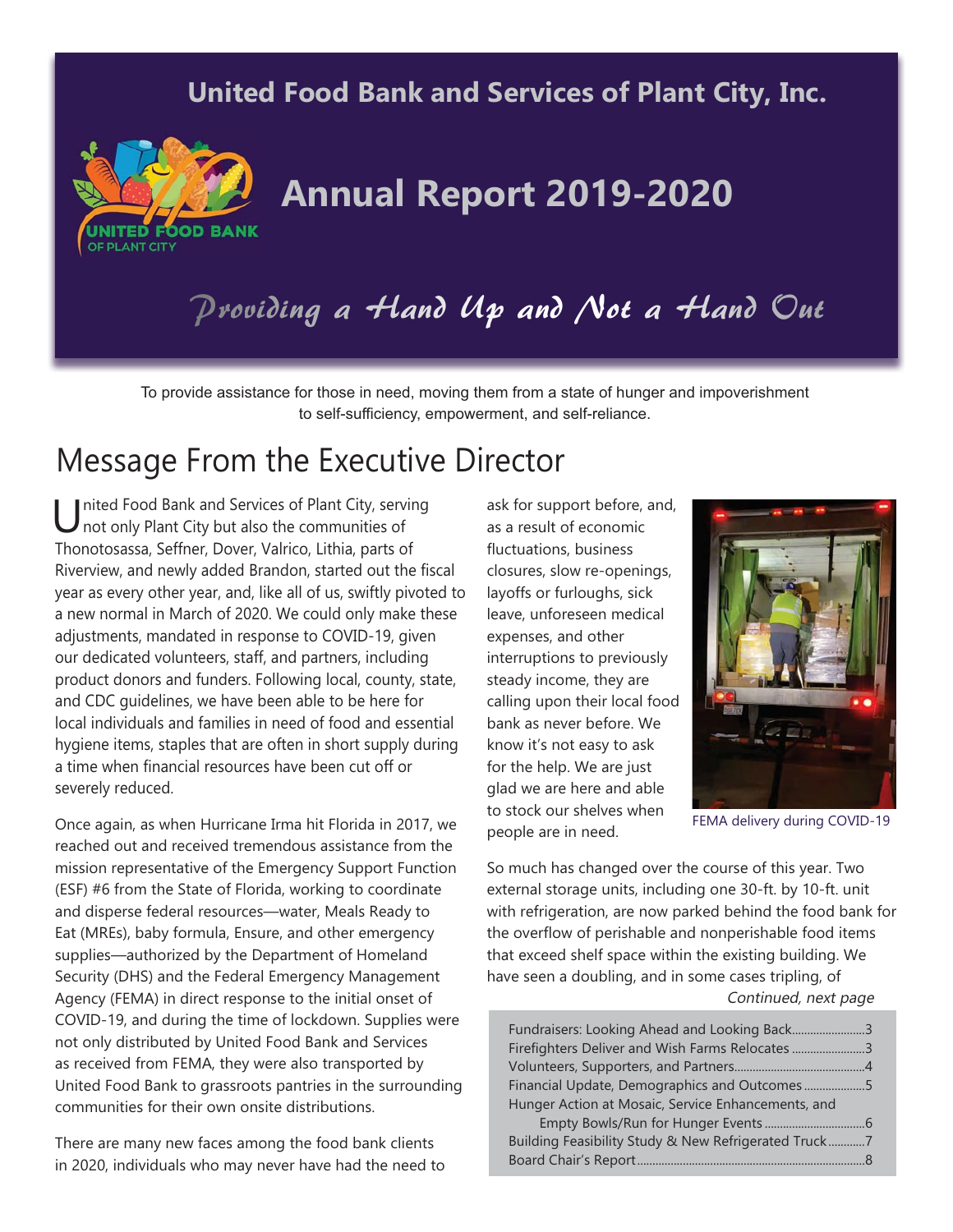### Programs Overview

**United Food Bank of Plant City** seeks to stamp out hunger in East Hillsborough County through a holistic approach, including community referrals, to reduce some of the causes of hunger: lack of access to food stamps (SNAP), unforeseen medical costs, low wages, housing costs, unemployment, and poor money management. The following programs were part of the UFBPC's 2019-20 onsite continuum of care:

**Food Distribution:** grocery stores, donors, cash purchases, Feeding America via Feeding Tampa Bay, and foundation partners

**Emergency Food Distribution:** Funders/ FEMA

**FDIC Money Smart Program:** Regions Bank

**ACCESS Site**: approved DCF site for benefit sign up and monitoring (food stamps, etc.)

**Education Center:** computer lab and Internet for job search, insurance registration, educational classes and tutorials, GED preparation

**Hunger on Campus:** with Hillsborough Community College, lunch and learn sessions on campus, and provision of emergency food supply boxes

**Children's Nutritional Outreach:** Hillsborough County Public Schools Area 5

**Diabetes Prevention Class**: Florida Department of Health

**Cooking Classes:** Hispanic Services Council

**Health Literacy:** Hispanic Services Council and Florida Blue

**Flu Shots:** BayCare's South Florida Baptist Hospital

**Interns: Hillsborough Education Foundation** with Bank of America, Take Stock in Children, Hillsborough Community College clinical program, and Career Source

**Volunteers:** Plant City Housing Authority, Plant City High, Durant High, Rotary, Elks, Lions Club, local churches, court-order, and corporate employees

demand compared to last year by the monthly numbers served and other comparisons:

| <b>United Food Bank Services</b> | <b>FY 2019</b> | <b>FY 2020</b> |
|----------------------------------|----------------|----------------|
| April client service totals      | 4,591          | 11,017         |
| July client service totals       | 5.743          | 11,733         |
| Total inbound food in pounds     | 1,404,341      | 2,185,426      |
| Total operating expenses         | \$4,102,250    | \$6,499,575    |

Aside from the pandemic, the local area has a high number of Asset Limited, Income Constrained (but) Employed or otherwise known as ALICE individuals. These are people who are

above poverty but can't



Two temporary storage units at UFBPC

meet basic needs like housing and food. The number of ALICE individuals in Dover is 61 percent, in Thonotosassa it is 49 percent, and in Plant City it is 48 percent for ALICE, yet, the Florida ALICE rate is 29.5 percent.

United Food Bank and Services of Plant City has put many plans in motion to meet future needs and increasing demands for service, some in part from COVID-19, but other reasons account for the increase as well. As affordable housing gets less and less available in the City of Tampa and suburbs of Tampa and Hillsborough, there is a migration along I-4 toward rural areas that may offer better housing options. The growth and subsequent need for services at this food bank will only increase in the years to come. For this reason, we spent the last fiscal year completing a new building feasibility study, securing two new trucks to handle the volume, and replacing equipment. Along with our strong partnerships and dedicated volunteers, we can meet this and future emergencies and be there for our neighbors in need.

Mary Heysek



United Food Bank and Services of Plant City took the opportunity in 2020



to freshen up its image by replacing a longstanding logo with the new one above.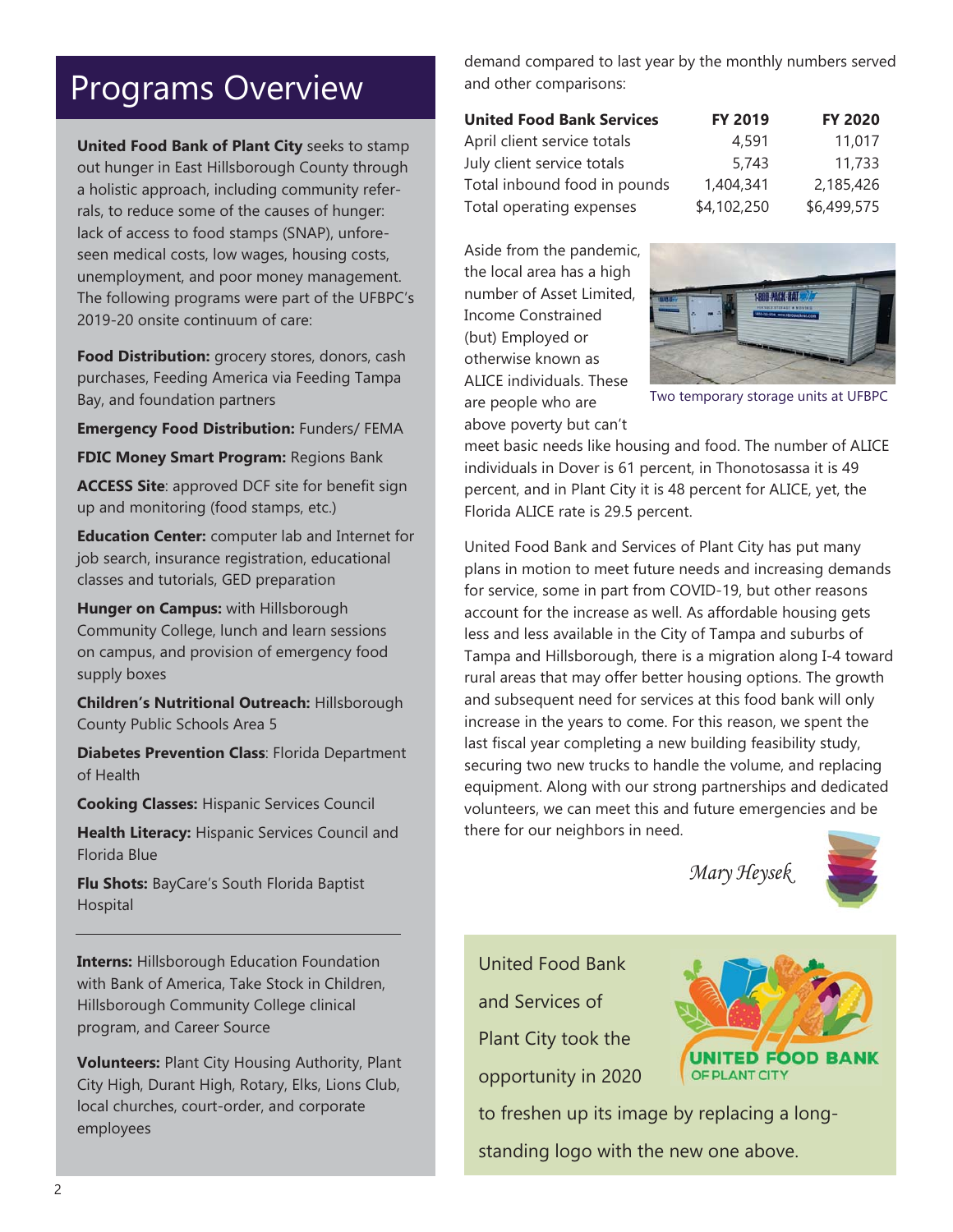# Feasibility Study Completed for a New Building



Klar & Klar **Architects** took on the task of completing a United Food Bank Building Feasibility Study in February of 2020. It was a fourphase process that included the following: (1) discussions on future optimum space usage,

United Food Bank conceptual designs

program needs, general space considerations, limitations on current space, and proposed solutions; (2) a study of feasibility of using the existing structure in the future; (3) conceptual design; and (4) preliminary cost estimates based on design. Added to this feasibility study was the potential to go "green" with a future building expansion or new building by adding solar and other sustainable

elements for consideration as potential cost savings and environmental stewardship.

While the process began in February of 2020, Klar & Klar made their formal presentation to the United Food Bank and Services Board of Directors in November. Two of the proposed conceptual designs are shown to the left. Given the growth in United Food Bank's service delivery, including significant increases in numbers served and geographic area(s) covered, along with the temporary solution to have two portable storage units behind the food bank, the building feasibility study, with the proposed building expansion options, will be put to good use.

United Food Bank, founded in 1991 as a church-based mission, has grown from serving 7,000 boxed meals to its current capacity of serving 77,426 individuals (2,259,769 pounds of food) yearly. The agency has worked out of a 10,000-square-ft. building at 702 East Alsobrook, and while owned by the food bank, it is a space never intended for food distribution, and has reached maximum capacity.

## Donors Deliver on New Trucks

The food bank is grateful that, in this last year, it<br>received a donation from Steve Howard–through his Sweet Life Farms and the Patterson Companies– to purchase a 14 ft. refrigerated box truck with a built-in liftgate and standardized truck bed height to accommodate most loading docks with less adjustments.

United Food Bank was beginning to spend far too much annually in repair costs for the previous box truck to adjust refrigeration, air conditioning, and parking brakes. It was not the correct height for most of the food distribution loading docks and it took manual effort and extensive time to collect bulk food items previously. Additionally, some opportunities for perishable food items were missed when the coolant and refrigeration system were working intermittently. The new truck, an Isuzu TK purchased in August of 2020, solves these issues.



Next on the needs list was a 3/4 ton, 2500 series pickup truck to help pull a



New UFBPC refrigerated box truck

refrigerated trailer for United Food Bank. With demand increasing at the rate it has over the last year, with no letting up in sight, it is important that two trucks be operable and often on the road at the same time at different food collection sites. The current 8 ft.-bed truck has 308,000 miles, is without air conditioning, and requires extensive, ongoing repairs.

Hillsborough County government, with the advocacy of Commissioner Stacy White, provided United Food Bank and Services with the funding for a new pickup truck to be purchased in November of 2020. With these two new vehicles, the food bank can increase food donations received and adjust to the new normal of delivering food to high-risk, homebound residential communities.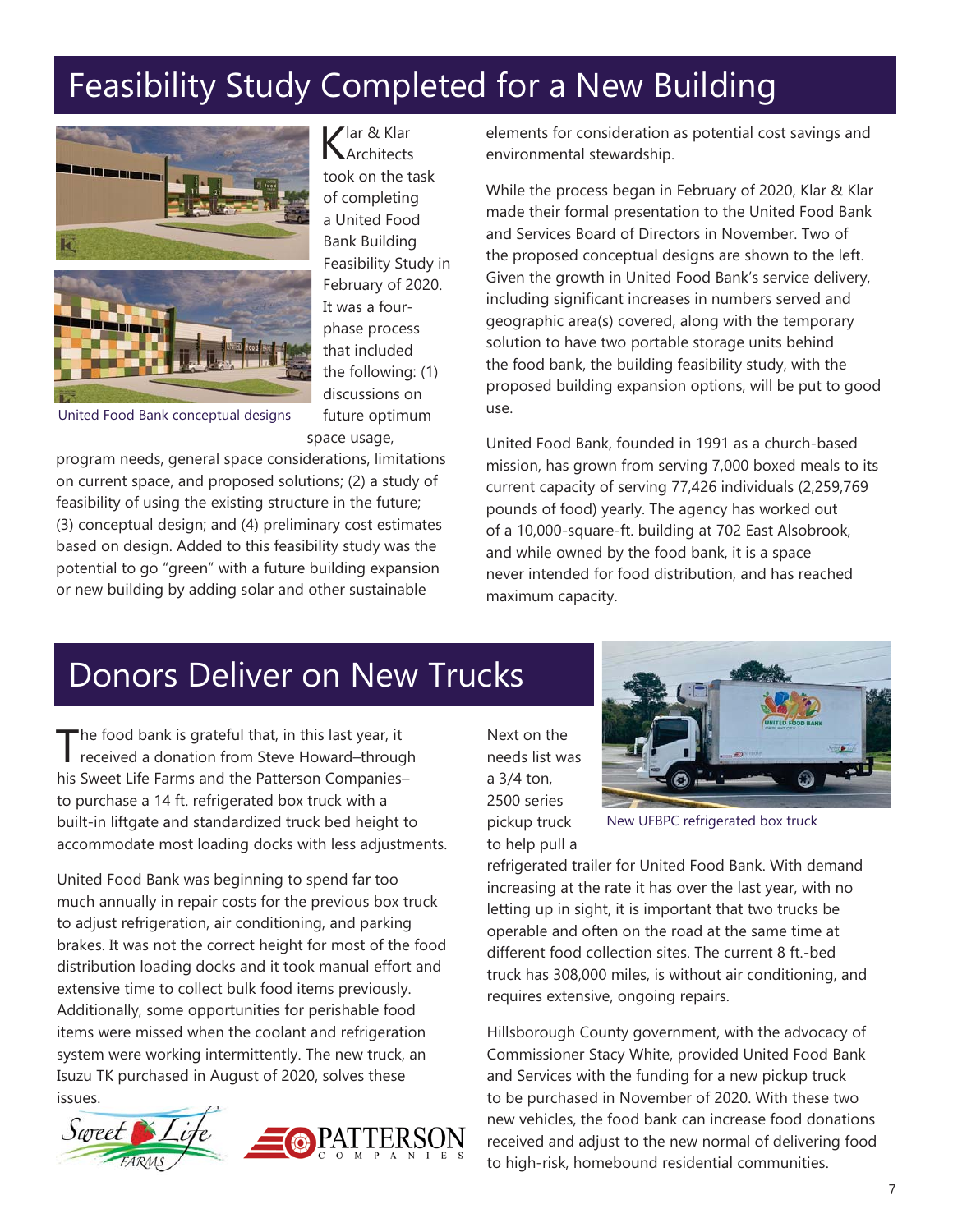

#### In Hillsborough, United Food Bank and Service of Plant City remains on the job and hard at work helping others.

Over the next month, it expects to serve 9,000 people. That's more than double what it usually serves with 54% out of work without pay and more than a third of that due to kids at home for breakfast, lunch and dinner.

Thank You United Food Bank and Service of Plant City and Thank You to all those making donations to keep our community nourished in this time of need.

As a proud partner of United Food Bank, the Mosaic Company matches dollars raised during Goals for Food,

# Hunger Action Month at Mosaic



Mosaic participated in September's Hunger Action Month, a nationally recognized time for people





from around the United States to stand together with the Feeding America network and the Community Food Share to spread the word and take action on the hunger crisis with a dedication to a solution. Mosaic featured United Food Bank in their local advertising.

### Food Bank Service Enhancements Since COVID-19

Inited Food Bank and Services of Plant City, in response to a high volume of requests for services from Brandon residents during the COVID-19 pandemic, has now added Brandon to its ongoing coverage area, in addition to Plant City, Thonotosassa, Dover, Seffner, and Valrico. A second service enhancement, on behalf of vulnerable populations, some at higher risk for COVID-19, is delivery of nonperishable food items by United Food Bank directly to 10 local multi-family, low-income, and some senior, housing centers.

## 10th Annual Empty Bowls & 2nd Annual Run for Hunger



Artist, Lesli Platt, and her bowl design with Jill Watson; Empty Bowls soup recipe book also pictured

Raising awareness of hunger in the Plant City area<br>
Rand beyond, UFBPC's annual Empty Bowls event combines art, music, and food to also raise money to continue feeding those experiencing food insecurity.

The 10th Annual Empty Bowls event is scheduled for Saturday, November 14 from 10:30 a.m. to 1:30 p.m. at the Robert W. Willaford Railroad Museum. The event features a live auction of ceramic art bowls custom made by local artists. The \$10 admission includes a choice of soup, an apple, and water, plus



the selection of a pottery bowl made by local students in Area 5 Hillsborough County Schools. Upwards to 600 tickets have been sold in years past.

A 5K walk/run entitled "The Fork Ran Away With The Spoon" will kick off at 7:00 a.m. at the Train Depot at 102 N. Palmer Street in downtown Plant City. The race will end at the same location. The cost is \$35 plus a \$3 signup fee. Register online at https://runsignup.com/Race/FL/PlantCity/ ForkRanAwayWithTheSpoon5k.

The 2019 race had 124 entrants. There are 150 anticipated for November 2020.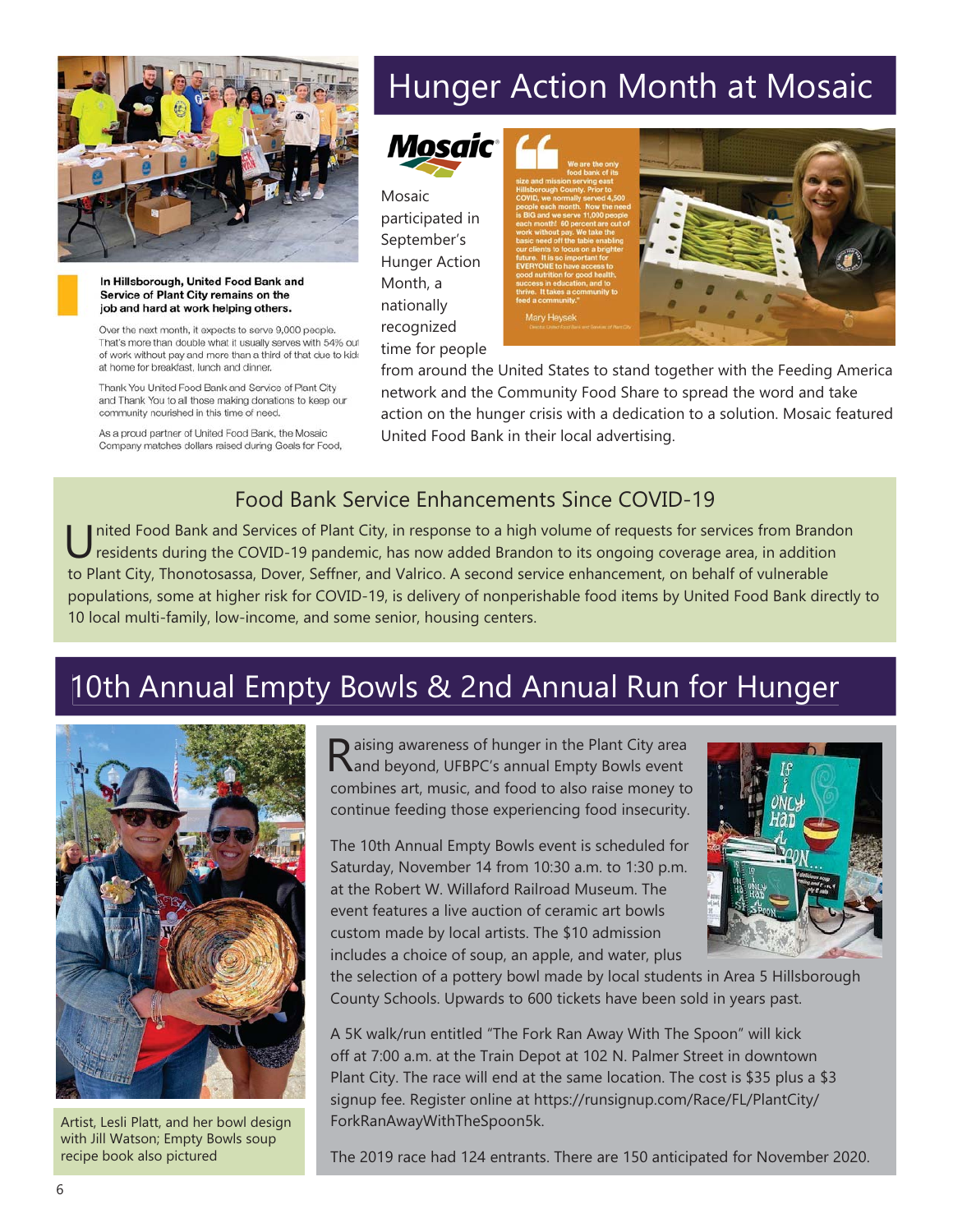# Fundraisers: Looking Back and Looking Ahead

The 12th Annual Celebrity Chef<br>
fundraiser that took place on February 1, 2020, was another great success for the United Food Bank (UFBPC), raising over \$100,000 for the organization. Celebrity chefs were Amy Freeze of Gourmet Everyday, and Plant City strawberry farmers Carl and DeeDee Grooms. They cooked in front of 280 event attendees at The John Trinkle Center in Plant City. The proceeds of the event help UFBPC to continue feeding those in need in its extensive service area in east Hillsborough County.





**UFBPC Announces New Event for Next Year** Food For All Tailgate Gala Saturday, February 6, 2021 6:30 PM - 9:30 PM Plant City Stadium



UFPBC will be having its own tailgate party the day before the 2021 Super Bowl LV. Local restaurants will provide samplings of their specialties, with plans for food trucks to be on hand. The gala tailgate reception will offer a DJ and dancing.

### Firehouse to the Rescue



Plant City Fire Rescue Stations 1 and 2 combined efforts to collect turkeys for Thanksgiving for UFBPC. Ladder 1 delivered the turkeys to the Food Bank on November 25, 2019. UFBPC employees Gayle Tindle and Mary Heysek were on hand to receive the donation.

# Making a Difference



W<sup>ish Farms,</sup> supporter of United Food Bank, began its transition into a new, 130,000-squareft. building, with

20,000 square feet of solar panels, in 2020. The new location is at 1301 Frontage Road, with the previous warehouse located within the Plant City State Farmers Market.

Founded in 1922, Wish Farms is a fourth-generation,

family-operated company that is a year-round supplier of strawberries, blueberries, blackberries, and raspberries. This year the grower added a logo with the phrase: Feel Good. Eat Berries. Make a Difference. From the Wish Farms Family



Foundation, a portion of the profits will support the three pillars of giving: Food Insecurity, Community, and Education. United Food Bank will be one of the three recipients of funding following the Wish Farms Grand Opening, the Pixie Rock Event, to be held on April 24, 2021, an event open to the public. Amber Maloney, Director of Marketing at Wish Farms, is the key contact.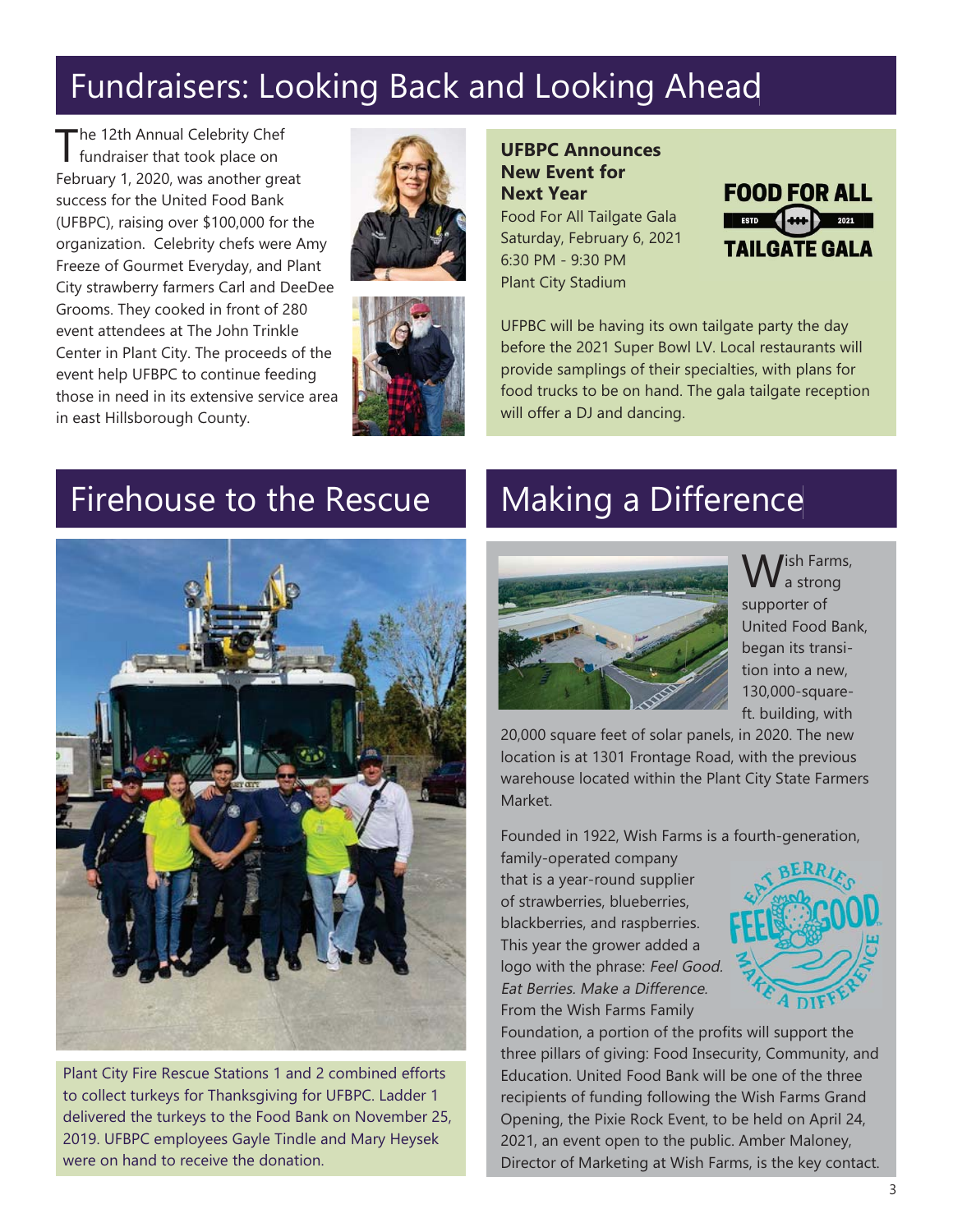The volunteers at United Food Bank are honored with<br>what is called, Thankful Thursdays, by having a cameo interview conducted by an intern at the food bank and then posted on social media. It is important to recognize the dedicated, frontline volunteer force, many of whom worked straight through COVID-19, or who are waiting to return.







Grandma, as our young office staff call her, has been helping out the Food Bank for over four years. As with her former LPN career, she came to the food bank to truly help people. She loves travelling, and spending time with her 5 children and 6 great-grandchildren.

# Volunteer Spotlight Volunteer Spotlight White Provides Valuable Support of Our Work

United Food Bank worked<br>
with Hillsborough County Commissioner Stacy White, District 4, in Fiscal Year 2020, to conduct a new or expanded building feasibility study. Klar & Klar Architects have concluded their assessments and made recommendations.



Hillsborough County Commissioner Stacy White

According to Commissioner White, "Hillsborough County is

continuing to grow and so are the needs of its citizens. While the County does all it can to help folks, our nonprofit partners, like United Food Bank, are crucial.

"As we have all been hit hard this year from the COVID-19 pandemic, I am impressed and proud to see the United Food Bank of Plant City rising to meet the needs in our community. I am extremely thankful for our nonprofit community, who in this time of great need, ramped up services and mobility in such a short period of time. Without organizations like United Food Bank, this year would have been far worse for some of my constituents and I'm grateful that we had the support systems there."

### In Gratitude for Our Contracted Partners

**(Individual Donors Recognized and Honored Separately)**

FEMA

Arts Council of Hillsborough County Bristol Myers Squibb Career Source

CSX Railroad

Community Foundation of Tampa Bay

Driscoll's Charitable Fund

Emergency Food and Shelter Program **Epic Affect** Father's Table

Feeding Tampa Bay

Florida Blue **Florida Strawberry Festival Gail Handel Family Foundation Gordon Food Services Hillsborough Education** Foundation Hillsborough County Government The Mosaic Company Patterson Companies **Publix Super Markets Charities**  Rays Baseball Foundation Regions Bank **Star Distribution** Suncoast Credit Union Sweet Life Farms **TECO** United Way Suncoast Unity in the Community **Walmart** Wawa Wish Farms